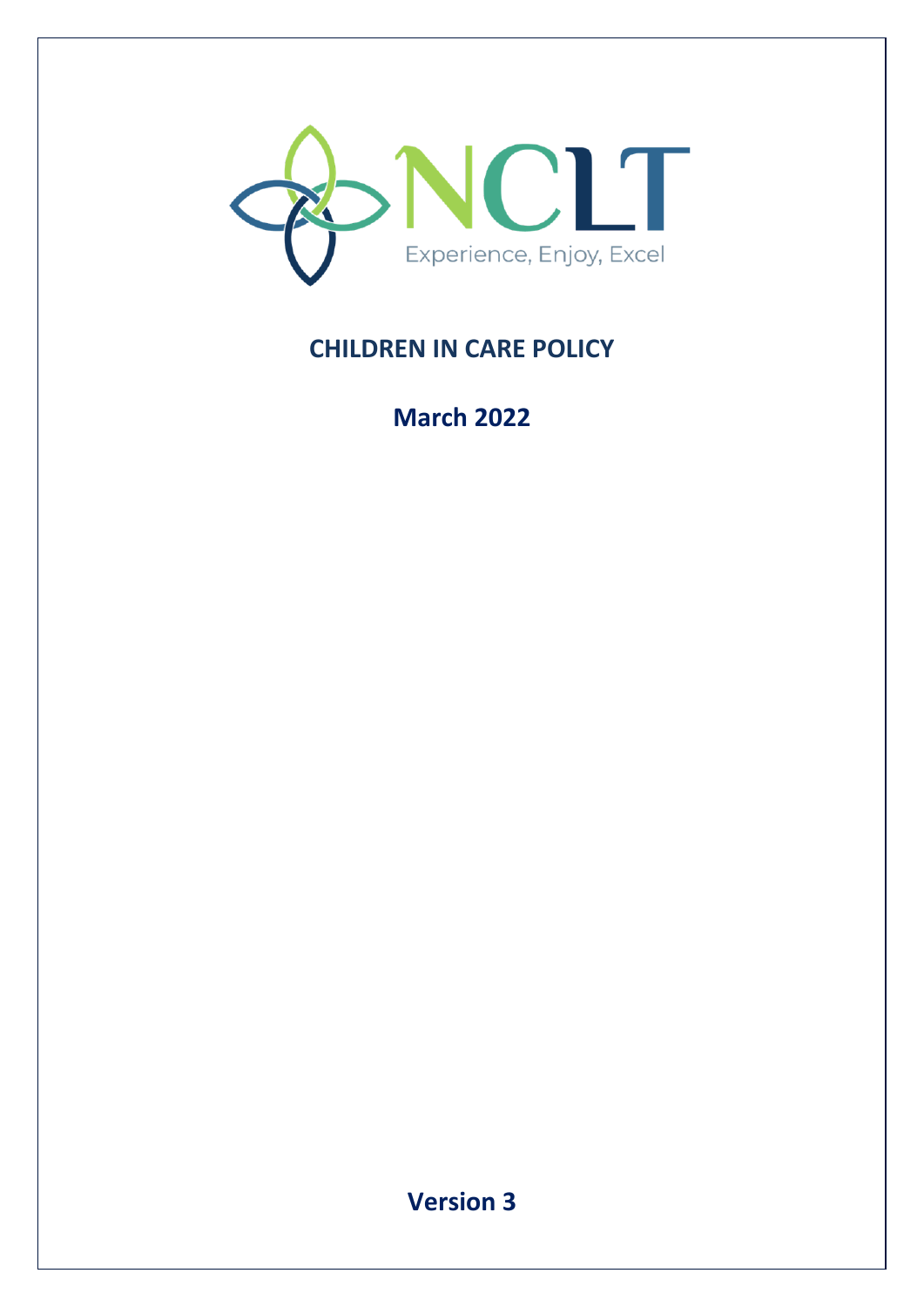#### **Based on Model School Policy for the Education of Children in Care**

At our schools we believe that all Children in Care should have equitable access to excellent educational provision and achieve in line with, or better than, all Cornwall children and children nationally. We, as a school community, aim to be champions and advocates for Children in Care and will take a proactive approach to support their success and achievement, recognising that we have a vital role to play in promoting children and young people's social and emotional development and enhancing life outcomes.

### Designated teacher for CiC – Sally Burke

Deputy contact for CiC if DT unavailable – Helen Ward

#### **Our aims to support Children in Care**

- Provide a safe and secure environment, which values education and believes in the abilities and potential of all children.
- Close the gap bring the educational attainments of our Children in Care in line with or better to those of their peers.
- Ensure appropriate use of Pupil Premium Plus\* to support education
- Make sure that they have access to education appropriate to their age, ability and emotional understanding. This includes access to a broad, balanced and appropriate curriculum.
- Identify our schools' role to promote and support the education of our Children in Care.
- Always ask the question: 'Would this be good enough for my child?'
- All settings are required to have a Designated Teacher (DT) for Children in Care who will act as their advocate and coordinate support for them, liaising with carers, birth parents (as appropriate) and social workers and health on a wide variety of educational and care issues. This person will be required to make financial decisions in the best interest of the child
- All staff and governors are committed to ensuring improved educational life chances for Children in Care by ensuring that the relevant personnel have reasonable support and time to compete tasks and responsibilities. Also, to establish and maintain appropriate reporting and monitoring procedures, both within the school and with other agencies.

### **DESIGNATED TEACHER FOR CHILDREN IN CARE**

(Statutory regulations from September 2009)

### **The Designated teacher must:**

- *Be a qualified teacher, head teacher, EY setting manager*
- Maintain a register of all Children in Care in the school (this includes children from both in and out of Cornwall)
- The register will include a record of: the contact person in the Virtual School for CiC (CiCESS), Care status, type of placement (e.g. foster, respite, residential, adoptive), name of Social Worker, CiC nurse, area social care office and contact number
- Liaise with SENCo / class teacher and other members of staff on a 'need to know' basis
- Ensure statutory documentation is kept up to date and is relevant to the child's needs and ability i.e. Electronic termly Personal Education Plan

### **Paragraph numbers 31 – 37 refer to guidance paper. ('Promoting the education of looked after children', July 2014 DfE)**

**31.** All looked after children must have a care plan, of which the PEP is an integral and legal part.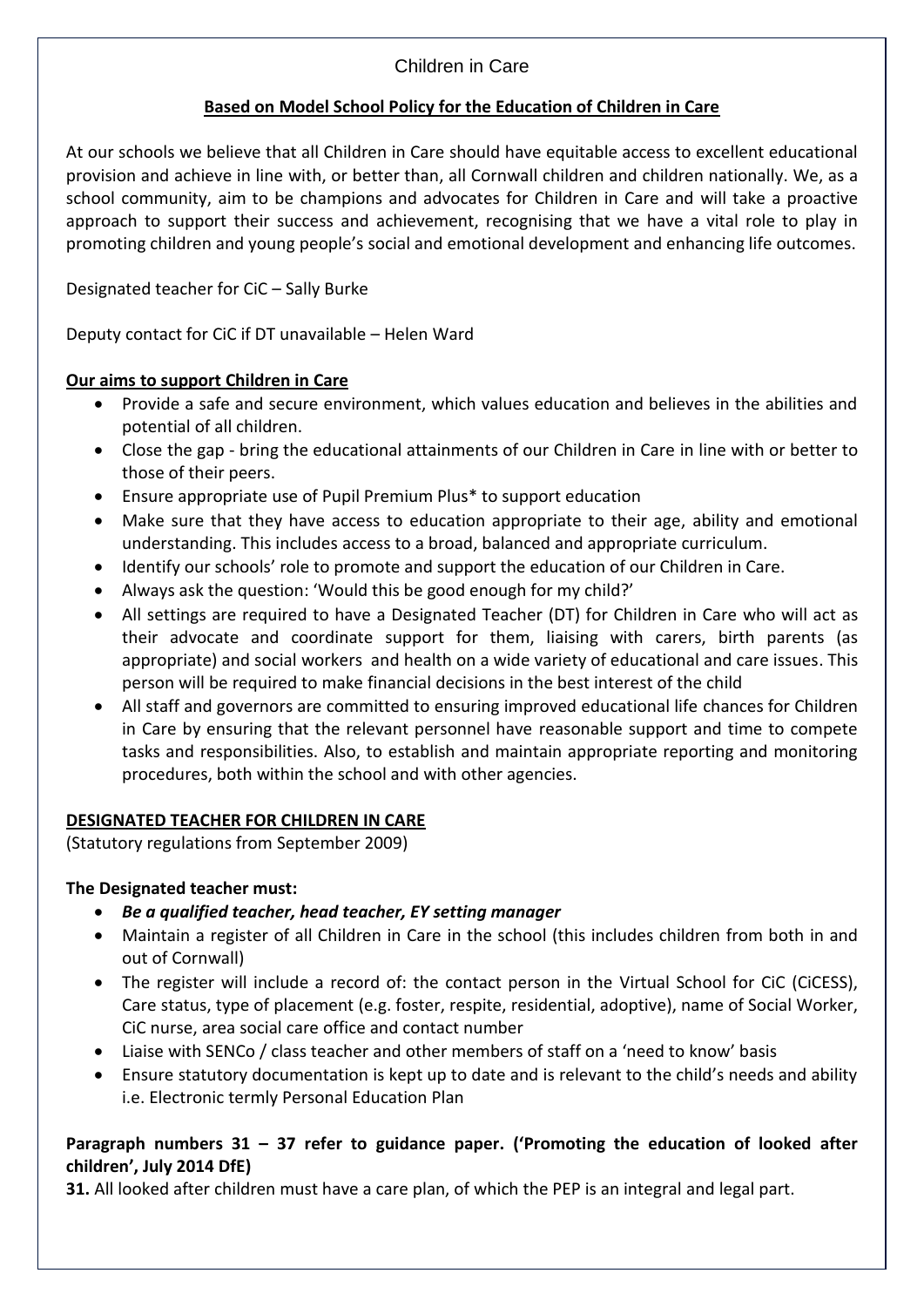**32.** All of those involved in the process of developing the PEP should use it to support the personalised learning of the child.

**33.** The PEP (pre-school to age 18) is an evolving record of what needs to happen for looked after children to enable them to make expected progress and fulfil their potential. The PEP should reflect the importance of a personalised approach to learning that meets the identified educational needs of the child, raises aspirations and builds life chances.

**34.** The quality of the PEP is the joint responsibility of the local authority that looks after the child and the school and as part of the Corporate parent role. Social workers, carers, VSHs, designated teachers and, as appropriate, other relevant professionals will need to work closely together. All of those involved in the PEP process at all stages should involve the child (according to understanding and ability) and, where appropriate, the child's parent and/or relevant family member.

#### **PEP content**

(taken from 'Promoting the education of looked after children', July 2014 DfE)

**35.** The range of education and development needs that should be covered in a PEP includes:

- access to a nursery or other high quality early years provision that is appropriate to the child's age (e.g. pre-school, playgroups) and that meets their identified developmental needs
- on-going catch-up support for those who have fallen behind with school work (including use of effective intervention strategies)
- provision of immediate suitable education where a child is not in school (e.g. because of temporary (FTEX) exclusion)
- appropriate transition support where needed, such as when a child begins to attend a new school or returns to school (e.g. moving from pre-school, primary to secondary school or following illness or exclusion) or when a child has a plan for gradual reintegration

**37.** The designated teacher leads on how the PEP is developed and used in school to make sure the child's progress towards education targets is monitored.

Information to be recorded includes:

- Daily contact and telephone numbers of those who need to be contacted in an emergency or for any other concerns. E.g. name of young person, name of parent or carer or key worker in children's home.
- Who holds parental responsibility (PR) for the child
- Share Child Protection / disability information if appropriate ( if not appropriate to share, indicate the confidential nature of the information)
- Relevant health information
- Baseline information, attainment, progress and all test/ assessment results.
- Named officers in the LA with regard to exclusion issues, attendance issues and transition issues.
- The child is entitled to decide who attends their Children in Care Statutory Reviews (6 monthly); if school do not attend they need to submit a quality written report that promotes the continuity and stability of their personal education plan.
- Participate in appropriate termly DT training or induction training and joint agency training with The Virtual school – *there is a requirement to attend in line with annual safeguarding return the S175/157*
- If there are safeguarding concerns for a Child in Care, contact and advice should be sought from Education Safeguarding team and MARU (Multi-agency referral unit)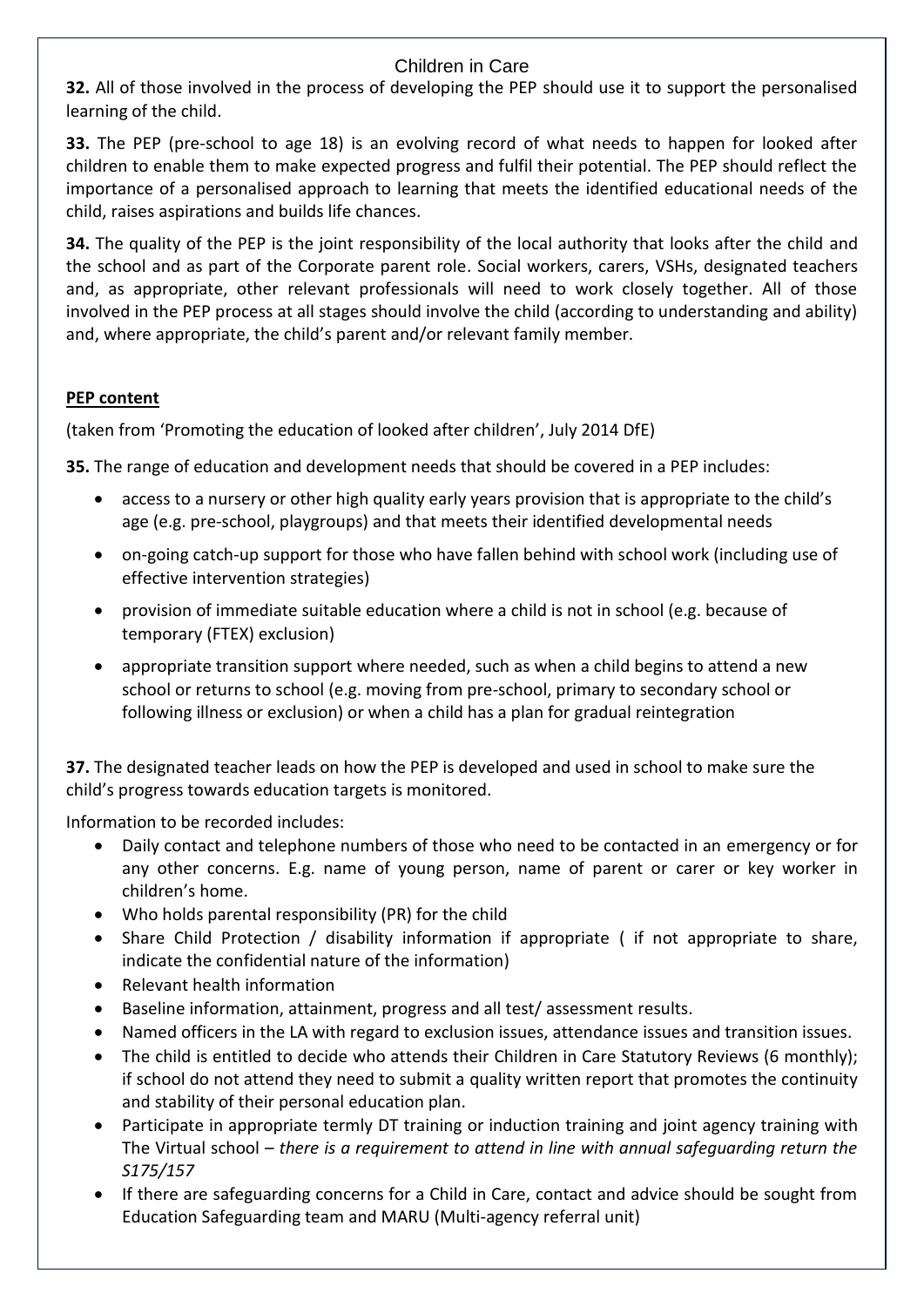### **GOVERNORS -** what every Designated Governor for CIC should know:

- Number of CIC on school roll
- Number of CIC with up to date PEPs
- Overall attainment & progress of CIC in the school / performance compared to peers and national
- Number of CIC with SEN and statements / EHC Plans- level of support in place
- Authorised and unauthorised absence levels of CIC
- Number of CIC who have been excluded in previous 12 months
- How LA supports educational achievement of CIC
- Use of Pupil premium plus spend and impact on attainment
- The Governing body should ensure the DT has opportunity to attend training.
- School staff and governors are aware of the 'Promoting the education of looked after children', July 2014 DfE
- There is a duty on local authorities to promote the educational achievement of Children in Care, under Section 52 of the Children's Act 2004 (still remains in place despite Act updates)
- There is a dedicated Governor or committee to champion and monitor the work of the school in supporting its Children in Care as a part of a larger group of vulnerable children
- Take a proactive approach in co-operating with, and supporting, the relevant Local Authority with regard to the education of Children in Care attending their school
- Designated teachers and staff are aware of and enabled to carry out their responsibilities effectively with the full support of the head teacher

## **Whole school approach:**

- The school celebrates the achievements of Children in Care.
- Teachers should have high expectations of the young person, encouraging achievement and ambition
- The young person will need to have a special, trusted adult in school that is able to take time to listen to them and have access to support and counselling in school if required.
- For young Children in Care, there should be clarity in relation to who is and is not allowed to collect the child from school
- All teachers within the school are made aware of the needs of Children in Care and actively promote their best interests
- Adults in school will need to be sensitive to the young person's wishes over what is known and by whom regarding their care status
- Effective assessment, recording and reporting practices are established
- Ensure that systems are in place to keep staff up to date and informed about Children in Care
- The designated teacher ensures that positive messages about behaviour and achievement are shared within the school and between school, carers and outside agencies, and that high educational expectations are maintained
- A nurturing approach and understanding of trauma and attachment will help to support children in care
- Support the engagement of Children in Care in out of school hours learning
- Staff work in partnership with carers and agencies and parents (where appropriate).
- Support carers to value educational achievement and improve attendance
- Teachers can help the individual begin to feel that they are fitting in and offer them a safe haven and a sympathetic ear in a crisis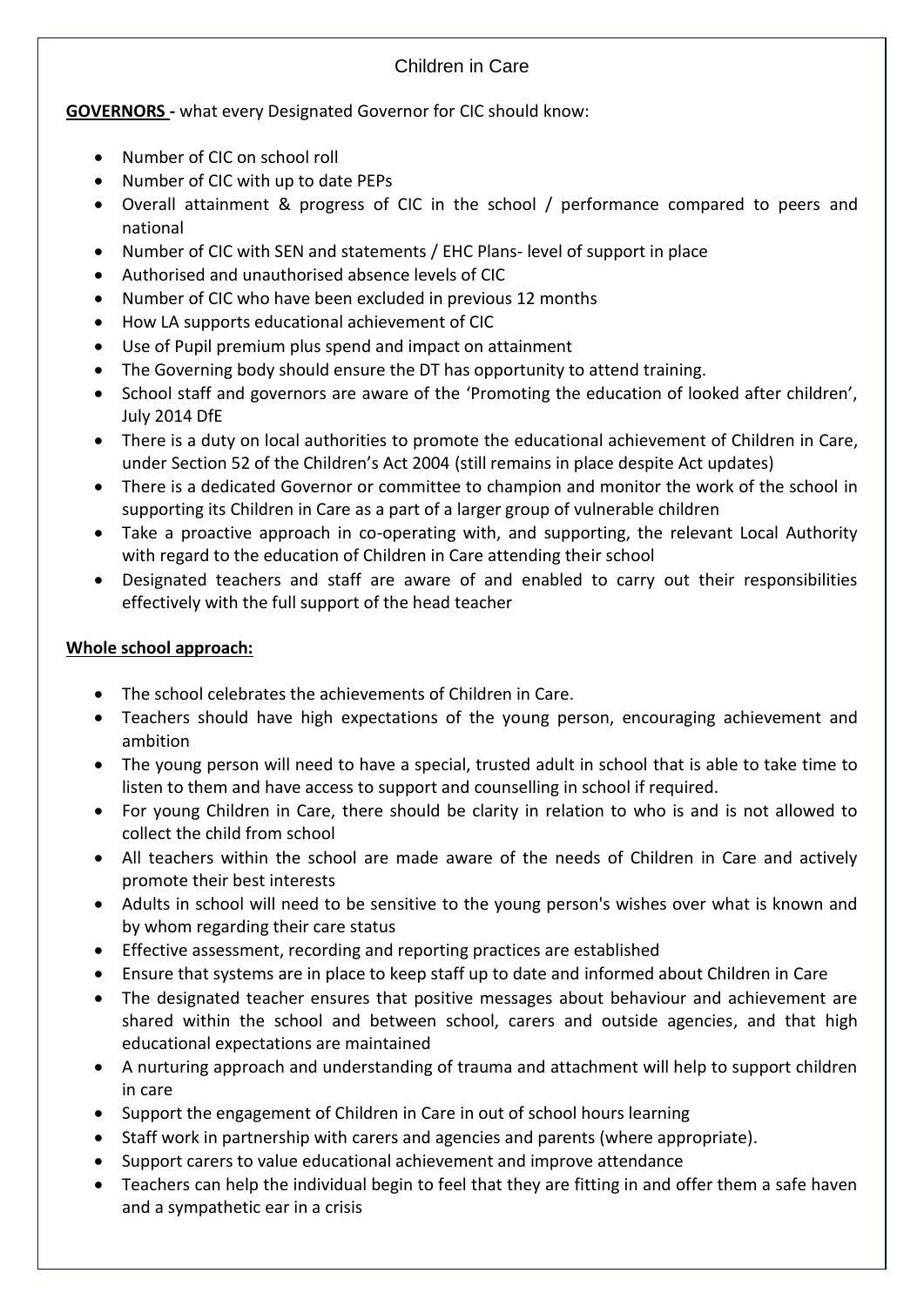- Staff are aware that being or becoming ' Child in Care' has a major impact on children's lives and that when considering children's learning and or behaviour, due consideration will be given
- Teachers can be aware of a variety of emotional issues and trauma that may undermine the young person's ability to engage in the learning process, including feelings of loss, rejection, isolation, confusion and low self-esteem
- Teachers need to be aware of possible unresolved feelings the young person may have about their own families and siblings, in addition to insecurity over their current homes and carers
- CIC have access to Pupil premium plus from September, £300 will be allocated to every child from day one of being in care by the Virtual School head. School will receive this at the end of each term. A bid can be made via the EPEP to top this up by a further £300 if required. See EEF / Sutton trust for guidance on use, good practice and impact of PP+

**Special Educational needs:** see Cornwall SEND graduated response document – June 2017

- Any special educational needs are quickly identified and appropriate provision is made early identification and action is key
- Ensure that systems are in place to identify and prioritise when Children in Care are underachieving, and have early interventions to improve this
- Contact needs to be made with the Virtual School for CiC (CiCESS) as soon as concerns are raised
- If the child or young person has a statement of special educational need or EHC Plan, then ensure the annual review coincides with one of the six monthly Statutory Care Reviews / termly PEP meetings; dates can be obtained from the social worker.
- Please refer to SEN Code of Practice for further information

# **Admissions and transitions:**

- CiC have priority on school admission
- Prioritise Children in Care within schools own admissions procedures and admit students as quickly as possible, recognising the importance of re-establishing school stability for Children in Care.
- Adhere to Cornwall Council School Admission protocol
- Awareness of 'Placement of pupils out of their chronological year group', Cornwall Council guide (2015/16 )
- Ensure that on admission or transfer all relevant information is obtained at the outset
- We will forward appropriate documents, in a timely fashion, to any receiving school at point of transition where the receiving school is made known
- Make every effort to provide continuity of schooling and educational experience

# **Attendance:**

- Where attendance is a problem, a first day of absence procedure needs to be established
- Inform Education Welfare Officer / Social Worker / Virtual School if any concerns about attendance
- Acknowledge attendance in any education meetings, celebrating success and setting realistic targets if it is a concern
- If a child is on a protection plan, ensure Social worker and Carer are contacted if child is absent from school
- Children in Care should not be taken out of school for holidays
- There should be no unauthorised absences for CiC
- Safety plans to be put in place where a CiC is on a reduced timetable or CME/CMOE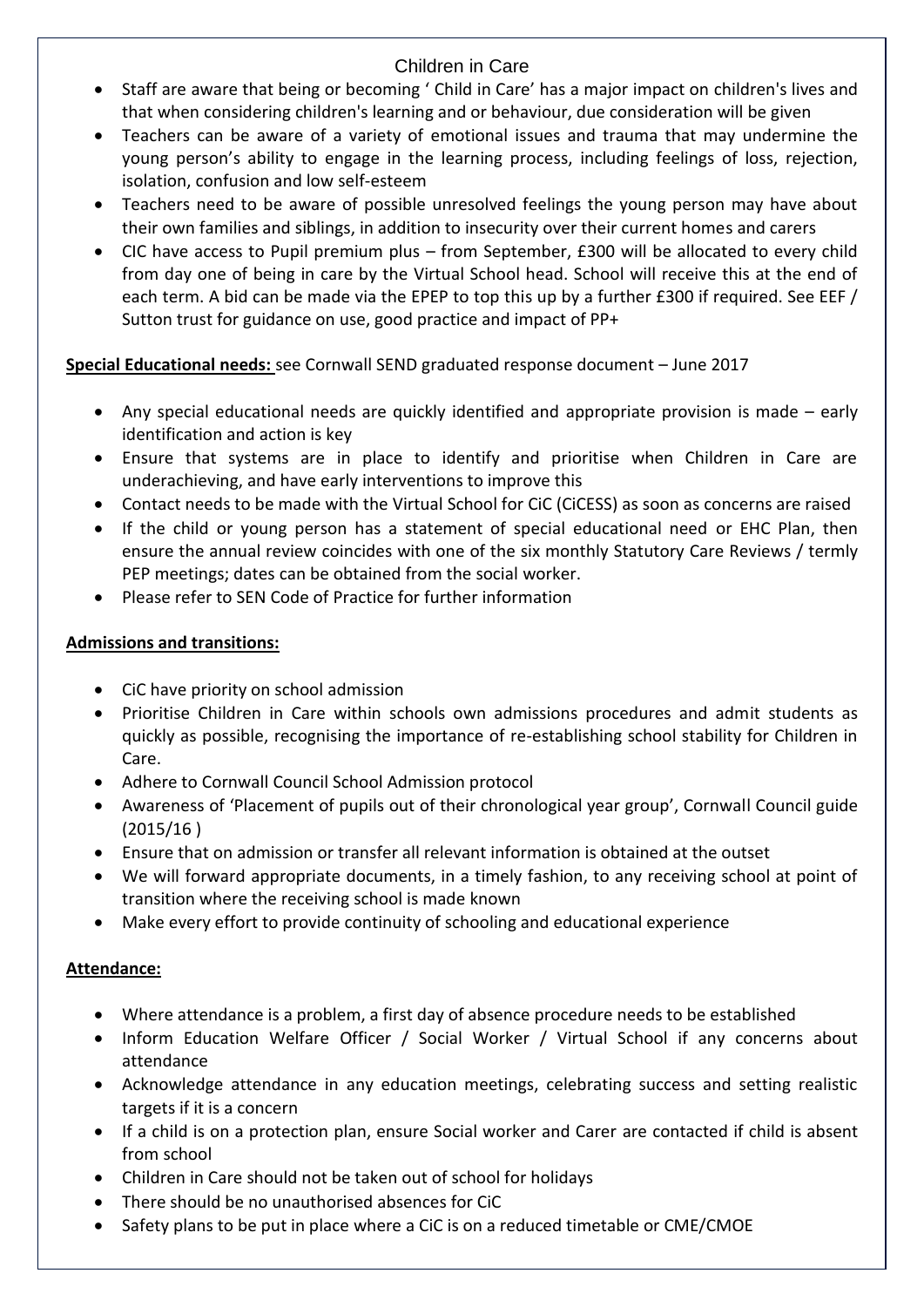#### **Exclusion:**

- Identify any Child in Care who is at risk of exclusion and contact the Virtual School (CiCESS), Social Worker and relevant professionals to put proactive strategies in place to avoid the Child in Care missing days from school
- Ensure in the case of a fixed term exclusion that the carer (or persons holding parental responsibility) and the Social Worker have been spoken to and within one day a letter has been sent specifying the period and the reasons for the exclusion, date of return, outline of the rights of carers to make representations to the governing body where appropriate and details of arrangements made to enable the excluded pupil to continue his/her education.
- Make sure in the event of any exclusion, contact is made with the Virtual School (CiCESS) with details of the exclusion outlining the reasons why the child has been excluded so that an appropriate response can be made.

#### **Multi-agency liaison:**

- The CiC Designated Teacher will need to liaise closely with carers, birth parents (if appropriate) and the pupil's social worker on a variety of issues including homework, kit and equipment required. It is important that positive messages about behaviour and achievement are shared
- There should be a well planned and co-ordinated approach to meeting the young person's educational and social needs, for example, whether potentially disruptive changes in school can be prevented
- There needs to be clear understanding about the role and responsibility of school staff in relation to the young person and the roles and responsibilities of the other professionals involved
- School staff will need to share positive perceptions and high expectations of the young person with other professionals but especially with the young person
- The school should be aware of and sensitive to the appropriate role of the natural parents
- Designated teachers should ensure that requests from the LA for statistical information held by the school are completed and returned on time to comply with statutory obligations
- Encourage each child in care to access out of hours learning activities realising the positive impact this could have on their self –esteem and learning
- Support the young person to have the opportunity to participate fully in planning and decision making

#### **At risk:**

- Schools to be made aware / share information if they feel a CiC is at risk in any way
- Schools to be aware and have a safety plan in place with regards to absconding, going missing and or at risk of exploitation

#### **Related documentation**:

See CiCESS website on Cornwall intranet for related documentation and information

#### **\*See Cornwall's guidance on Pupil Premium Plus on web page**

[www.cornwall.gov.uk/cicess](http://www.cornwall.gov.uk/cicess)

Raising standards of achievement: www.**[education](http://www.education.gov.uk/)**.gov.uk *(as of May 2010)*